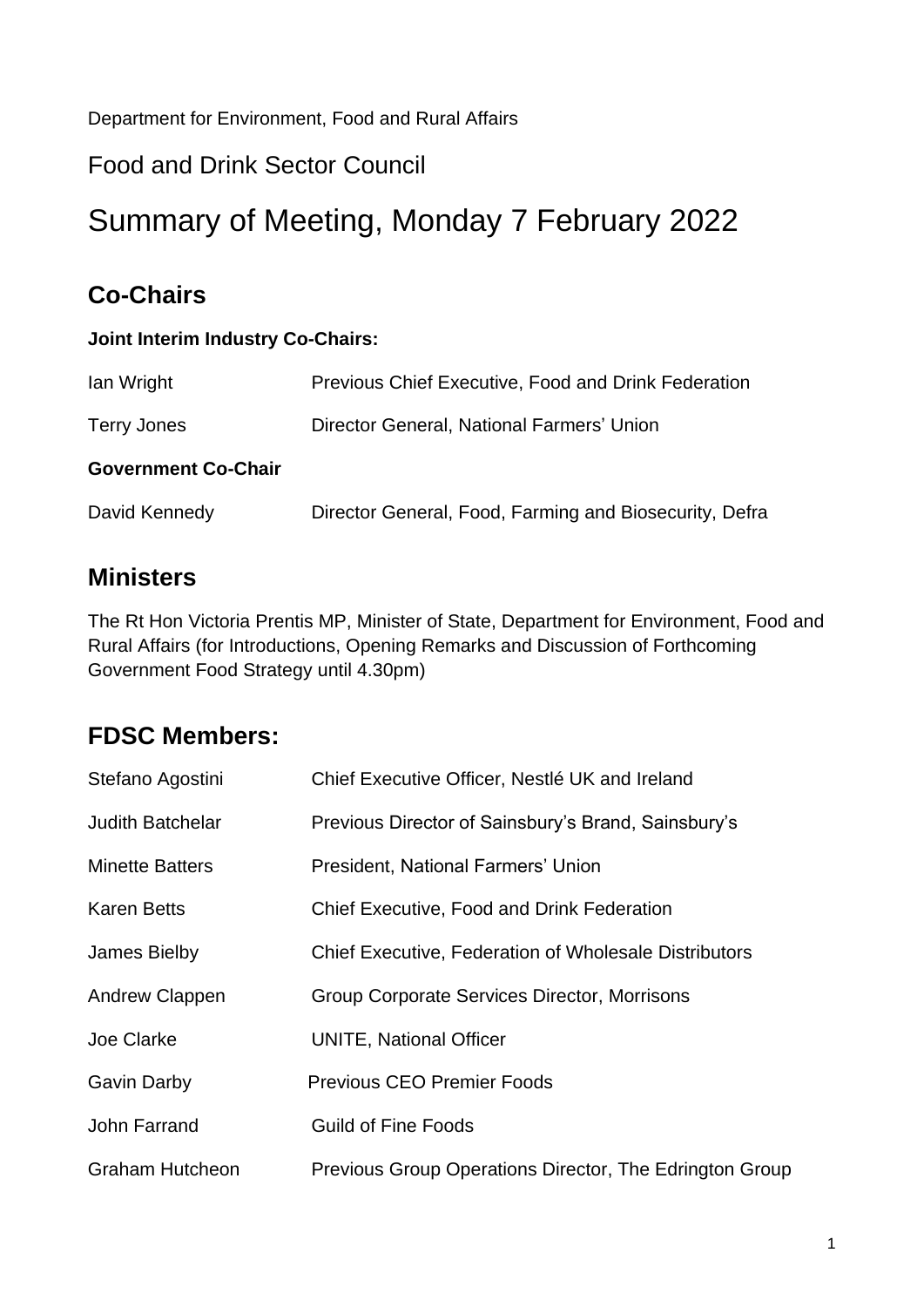| <b>Kate Nicholls</b> | <b>Chief Executive, UKHospitality</b>                          |
|----------------------|----------------------------------------------------------------|
| <b>Andrew Opie</b>   | Director of Food and Sustainability, British Retail Consortium |
| Nicholas Saphir      | Chair, Agriculture and Horticulture Development Board          |
| Andy Richardson      | Head of Corporate Affairs, Volac                               |
| Nick Whelan          | Group Chief Executive, Dale Farm Ltd                           |

# **Apologies**

| Lord Deben        | Chairman, Sancroft  |
|-------------------|---------------------|
| George Weston     | <b>CEO AB Foods</b> |
| Cassandra Stavrou | Founder, Propercorn |

#### **Introduction:**

Ian Wright welcomed attendees, noted that Terry Jones would be joining from 3.50pm and invited David Kennedy to make opening remarks. David Kennedy highlighted that the design and implementation of the forthcoming Government Food Strategy presented an opportunity for the FDSC. He highlighted that he would welcome views on industry priorities, risks facing the sector, and the role of the FDSC in government's partnership with industry and implementing the Strategy once published. He then thanked Ian Wright and Terry Jones for their continuing interim co-chairship and noted that Defra was confirming the process for appointing the new industry co-chair.

#### **Opening Remarks with Minister Prentis, Minister of State**

Ian Wright welcomed the Minister of State Victoria Prentis. The Minister highlighted the importance of the sector economically and in the opportunity for levelling up. She acknowledged industry anxiety around the health agenda and highlighted that government would work with industry through challenges. She outlined that the Food Strategy would be themed around: a prosperous sector; choice and access to nutritious food for all; and increasing exports and safeguarding domestic standards. She highlighted that the government would take a collaborative, 'one government' approach and seek partnership with industry and other groups.

### **Discussion on forthcoming Government Food Strategy**

Defra had circulated a paper in advance seeking members' views on priorities and risks, for discussion at the meeting. Ian Wright invited the Minister of State to outline government thinking on the Food Strategy. The Minister highlighted the following three areas of the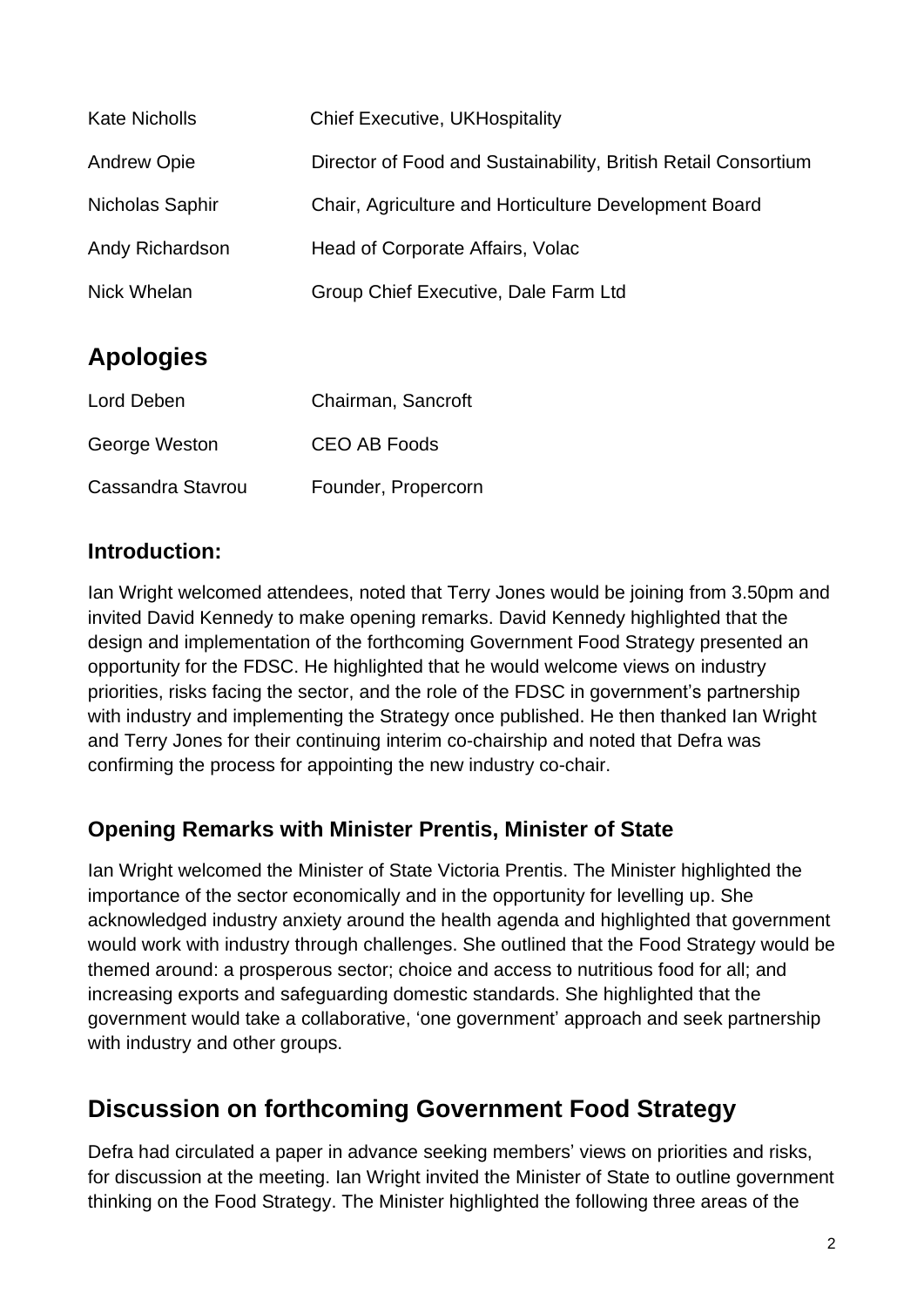Strategy which had potential for the FDSC to play a key role. The first was to boost the innovation landscape, for example to support the production of fresh produce and address labour shortages. The FDSC potentially had a leadership role to coordinate industry priorities and work with Research Councils and other bodies to ensure uptake across the sector and show government where to support. The second was skills and maximising the right skills provision. The third was partnership between government and industry on food data transparency, to develop metrics and standards for key issues in the supply chain. The Minister added that mandatory reporting for larger businesses could be introduced at a later stage.

Members asked about the strength of cross-government working. Members also raised the practicalities of devolution in terms of delivering Food Strategy priorities and on imports. Members accepted there would not be 100% alignment between devolved nations but sought alignment on underlying assumptions and definitions (for example, definition of waste). Members observed that the FDSC could have a role in coordinating a UK approach through agreement on common elements. Members asked if Defra saw the FDSC as a hub-and-go master convener, given that the sector was not consolidated nor always efficient at getting things done. Members thought that industry needed to be internationally competitive – the sector was fragmented, under-invested and lacking world class collaboration (for example, with universities). Members highlighted the value of the Food Strategy as a mechanism for join-up, including on levelling up opportunities.

In addition, members sought clarity on government ambition on imports, and for alignment between future policy and the Food Strategy. Members thought that Free Trade Agreements were being rushed and risked introducing low quality food from overseas which would undermine domestic producers / production.

Members reflected on the need for government and industry to use the same raw data, to engage with the international community on a level playing field and for digitisation. Members recognised that government needed data but asked for clarity on purpose of data collection. Members reflected for example that industry had supplied large amounts of data during the Covid-19 emergency but how that data had been used was not always clear.

Members reflected that all agreed on the need for a healthy, well-nourished nation – it was the method that could cause disagreement. Members emphasised the need to link farming and processors to food, through for example education on people, quality, provenance, and cooking from scratch. Members expressed concern about the health agenda as it was driven by individual choice.

Members observed that SME and entrepreneurial ambition would be challenged by the inflationary environment, especially in tandem with regulatory changes expected. This confluence would increase business costs and reduce businesses' ability to invest in innovation. Members observed that SMEs could be damaged through the government approach on, for example, 'HFSS', which makes products more expensive. Members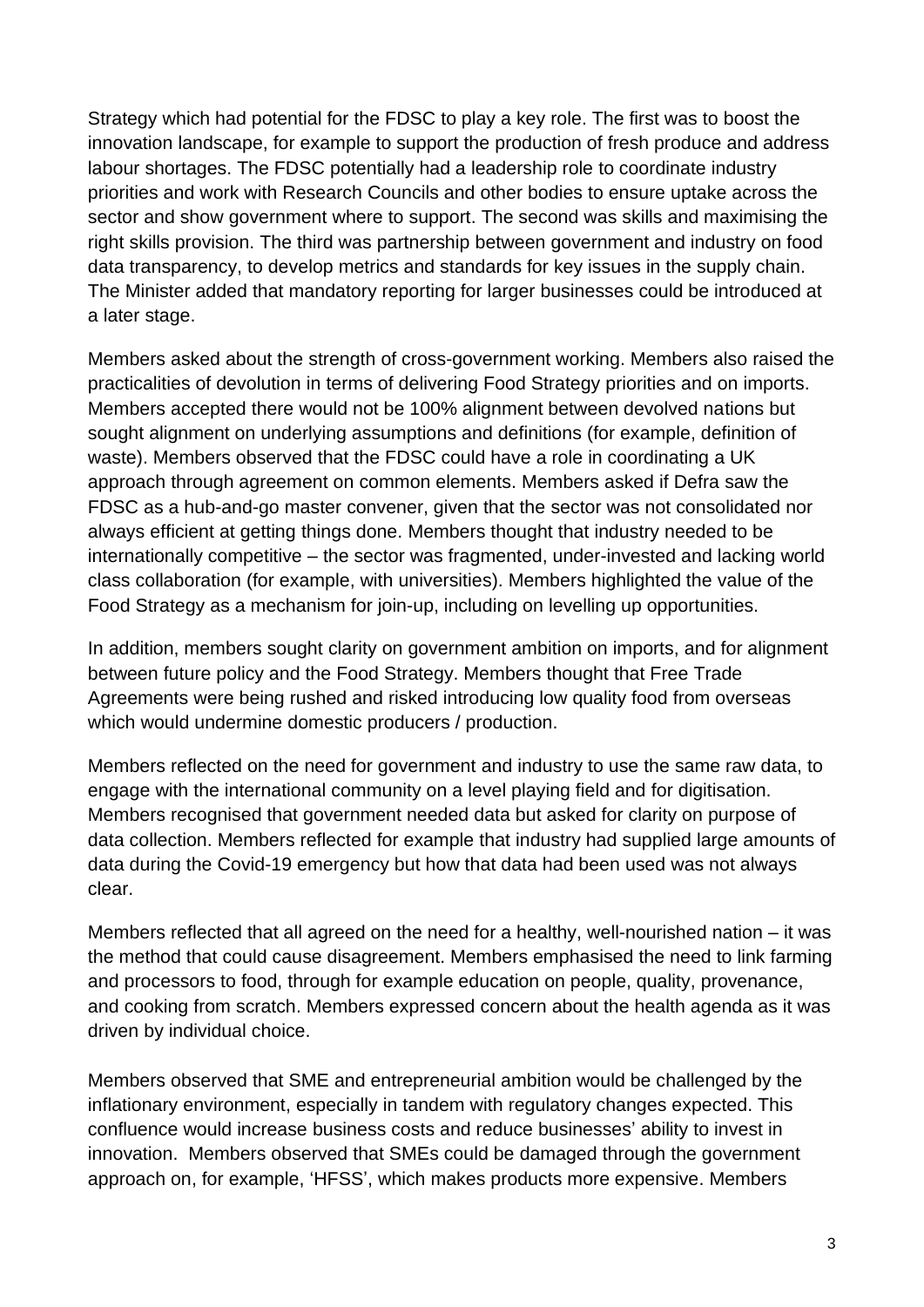further observed that many SMEs give up on the export market as they see accessing it as too complex.

Members advocated for the Out of Home sector in its entirety to be captured by the Food Strategy. Members also asked for government standards on public sector catering. Members highlighted that industry bandwidth was limited and advocated prioritisation and sequencing – for example of long-term strategy for investment, and Net Zero (as most in industry already had 2040 commitments).

By way of response, the Minister and David Kennedy reflected that 'one government' working had been strengthened during the Covid-19, and the Food Strategy was being socialised across government as it developed. The importance of alignment between the four nations on the broad underlying issues was reinforced, notwithstanding that policy could be a devolved matter. The government's current planning was to aim to broadly maintain the current level of security of food supply. Finally, reporting requirements were not completely new - the issue was method and consistency of use.

The Minister of State left the meeting at 4.30pm.

#### **Discussion of role of Food and Drink Sector Council**

Ian Wright invited David Kennedy to outline his views on the potential role of the FDSC in delivery of parts of the Food Strategy. David Kennedy outlined the FDSC's potential role as a steering group to oversee the FDSC's workstreams, which would be tasked to solve problems, deliver tangible outcomes and report to the strategic FDSC.

Members asked if other issues besides Food Strategy would become subsidiary, and if the FDSC should stop discussing issues outside scope of the Strategy. Members suggested there was scope for government to provide an operating model for the FDSC. David Kennedy replied that the FDSC should remain agile and not restrict itself to Food Strategy issues alone. He reinforced that the Food Strategy should provide the golden thread.

Members also pressed for a ministerial co-chair as for the Exports Council and other Sector Councils.

#### **Exports – Presentation on the FDSC's Exports Working Group, Defra update on Exports Council**

Graham Hutcheon as chair of the FDSC Exports Working Group gave a final presentation on the work of the Group. He called for an industry co-chair alongside the government cochair on the new Exports Council, collaboration between the four nations, and business-tobusiness collaboration and mentoring to encourage more companies to export.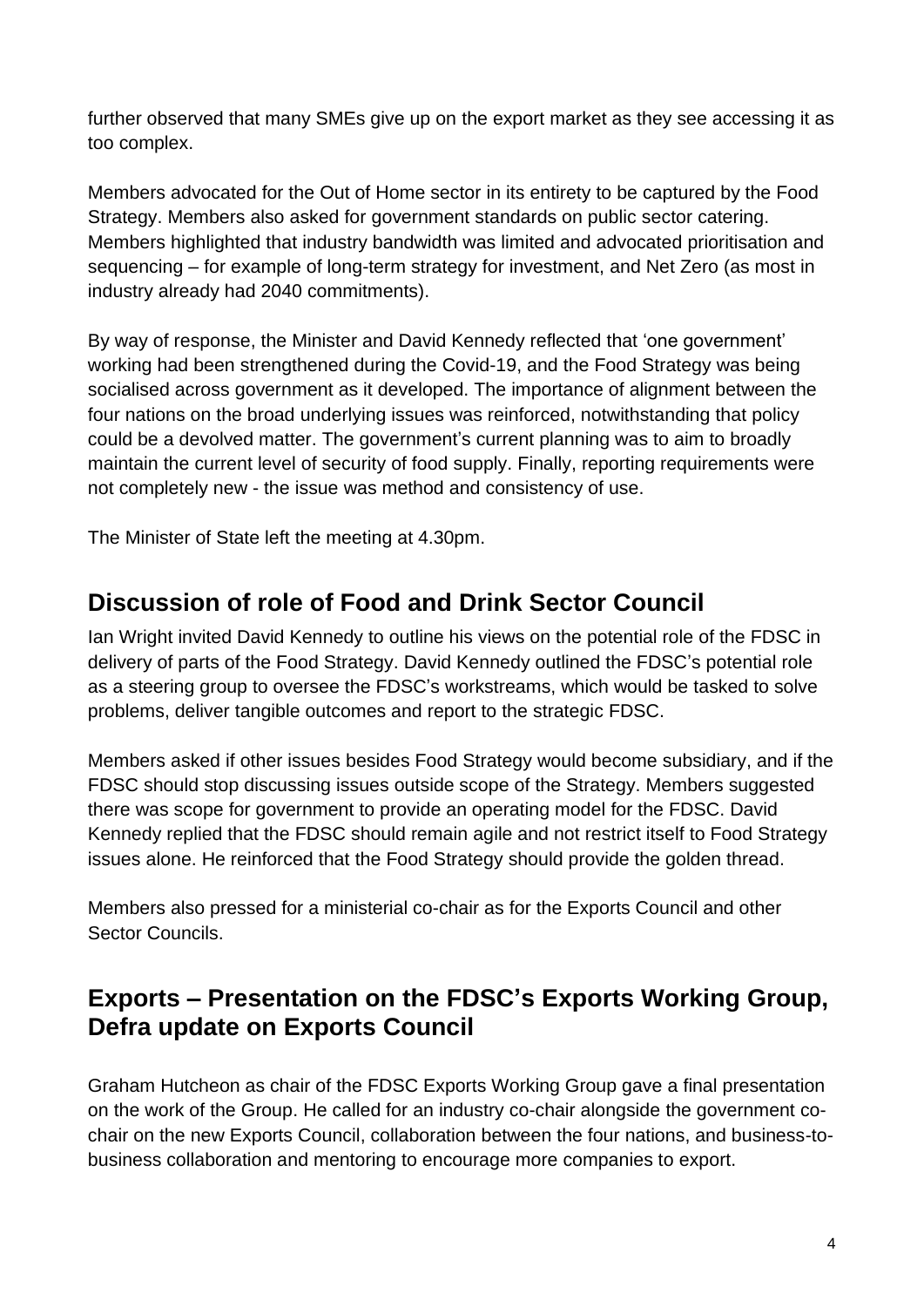Members highlighted that many SMEs are struggling to build export business and there is more work to do to engage them.

Defra then updated the FDSC on the Exports Council. Defra reported that the structure of the Exports Council was being worked through with the expectation that it would meet quarterly, with sub-groups meeting more frequently on specific areas. Defra reported that diverse membership including SMEs was being sought. Defra reported that the Exports Council would be a collaboration with the Department for Trade and Industry (DIT), industry and devolved nations.

Members observed that industry had limited capacity following EU Exit and Covid-19 emergency and were walking away from exports. Members said that the Exports Council would need to engage across borders with senior, heavy-weight representation at the top. Finally, members extended their thanks to Graham and reflected that the Exports Council would need to carry through the legacy of the Exports Working Group.

By way of response, Defra reinforced that all were agreed on the need for more exports government and industry were not in competition, and the important point was to work together on how to achieve priorities which both industry and government already want.

### **Final Comments and Close**

The Co-Chairs thanked everyone for coming and contributing to the meeting. The date of the next meeting was confirmed for 24 May 2022.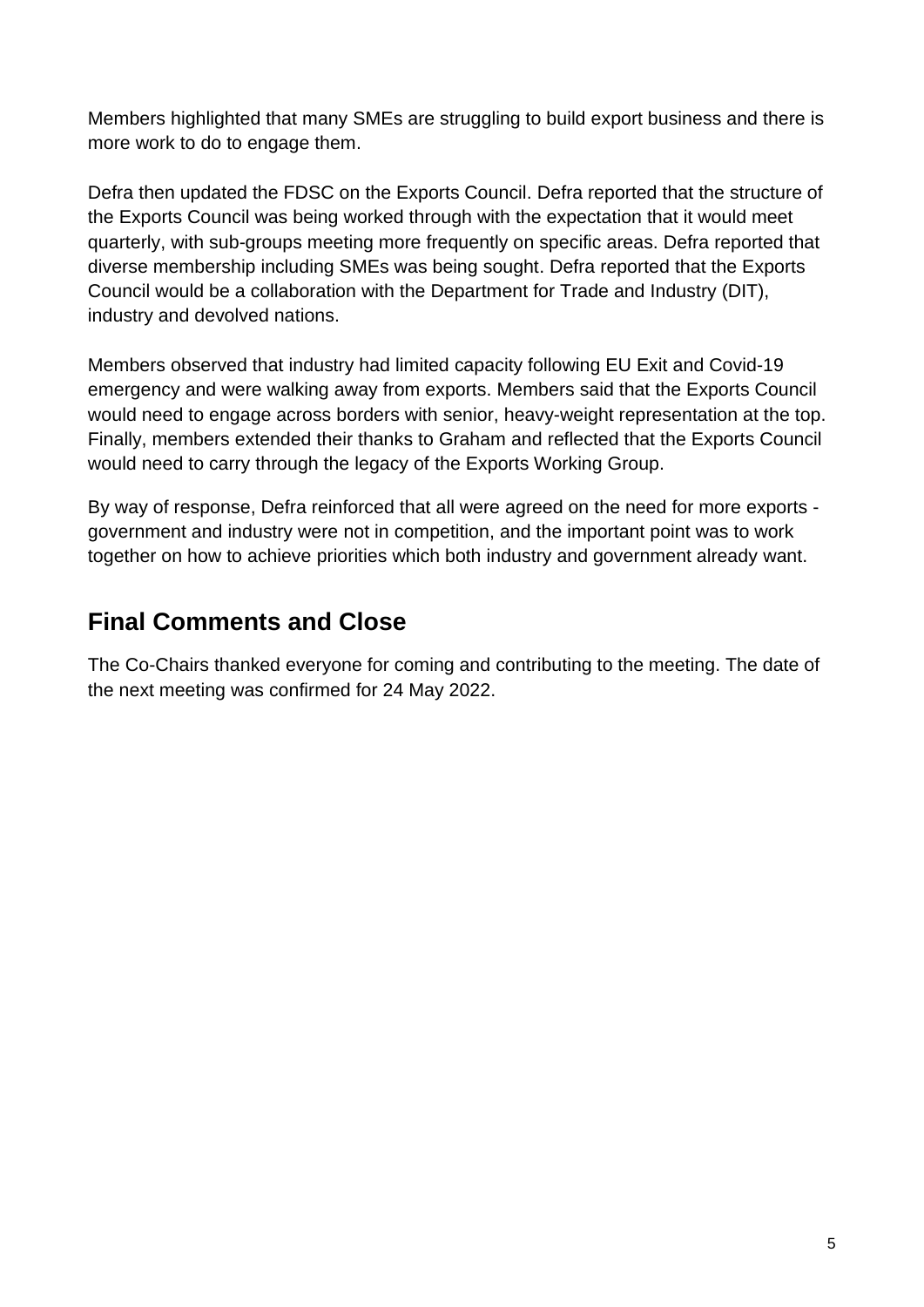# **Annex A**

#### **Observers**

# **Observers from Industry:**

| Jayne Almond           | <b>Food and Drink Federation</b>                           |
|------------------------|------------------------------------------------------------|
| <b>Jim Cathcart</b>    | <b>UK Hospitality</b>                                      |
| Angela Christison      | Agriculture and Horticulture Development Board             |
| <b>Helen Ferrier</b>   | <b>National Farmers' Union</b>                             |
| Lewis van Diggele      | <b>Nestlé</b>                                              |
| Amy Glass              | Food and Drink Federation (Food Strategy agenda item only) |
| <b>Dominic Goudie</b>  | Food and Drink Federation (Exports agenda item)            |
| <b>Philip Hambling</b> | <b>National Farmers' Union</b>                             |
| Caroline Keohane       | <b>Food and Drink Federation</b>                           |
| lan Mace               | ABF                                                        |

#### **Observers from Government**

| Alison Ismail        | Director, Agri-Food Chain Directorate, Defra                                                    |
|----------------------|-------------------------------------------------------------------------------------------------|
| Jonathan Back        | Retail, Wholesale and Growth and Government Secretariat                                         |
| Ananda Guha          | Deputy Director, Food Exports, Promotion and Partnerships, Defra                                |
| <b>Gill Laishley</b> | Deputy Director, Food Resilience, Supply Chain and Access to Food<br>and Government Secretariat |
| Ian Lonsdale         | Deputy Director, Agri Food Chain Evidence and Analysis, Defra                                   |
| Tim Mordan           | Deputy Director, Innovation, Productivity & Science, Defra                                      |
| Bunmi O'Tola         | Exports Strategy Team Leader (Agenda Item 5 on Exports)                                         |
| Danny Roff           | Deputy Director, Food Strategy, Defra                                                           |
| <b>Lewis Acred</b>   | Food Strategy, Defra                                                                            |